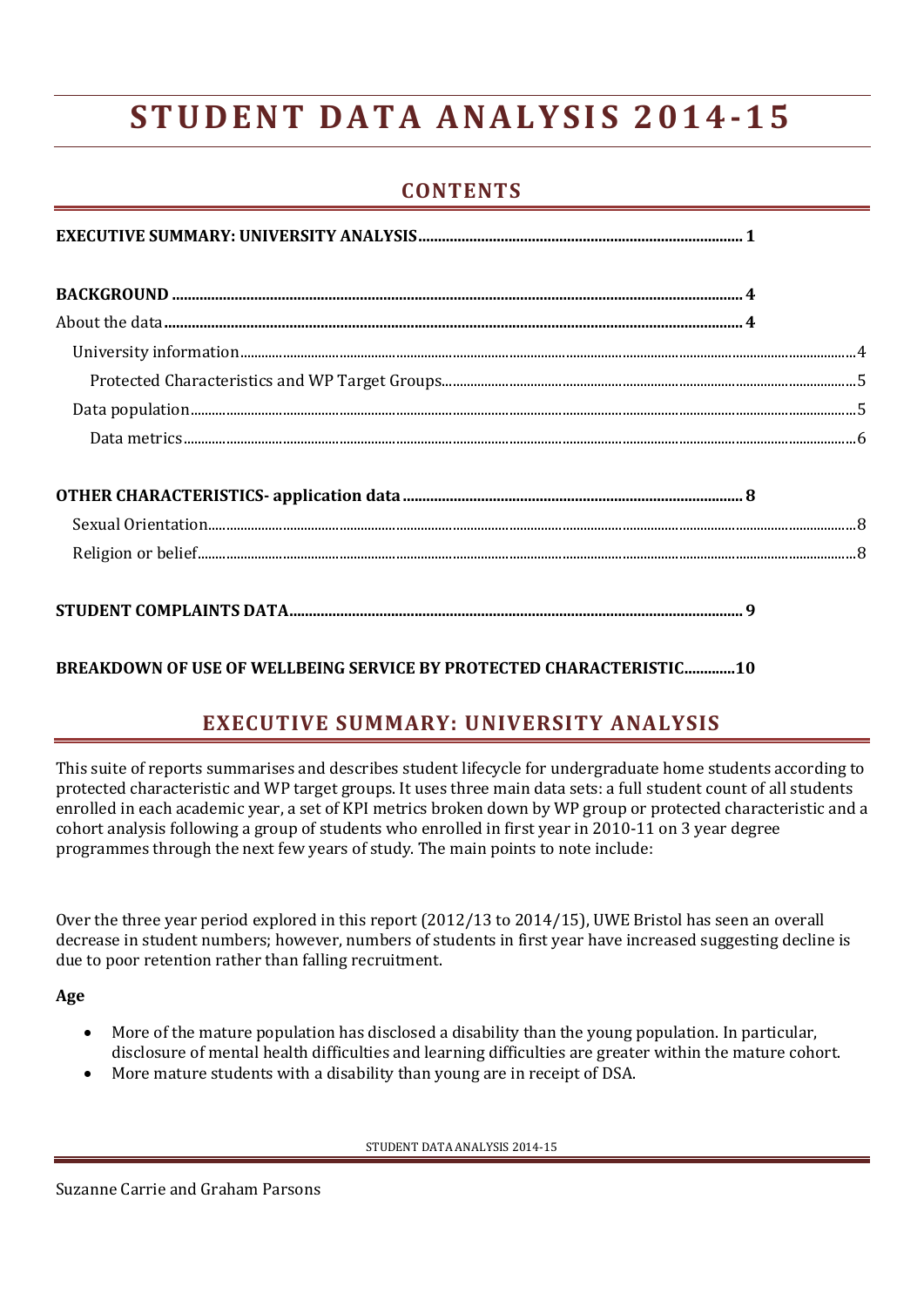- In all faculties, the proportion of mature students who are BME is higher than the proportion of young students who are BME and mature students are particularly more likely to be Black than young students.
- There is a greater gender imbalance within the mature population nearly 21% more are female.
- The university recruits better from its mature pool of applicants, enrolling a greater proportion than young applicants.
- In the cohort analysis from years 1-2 (2010/11 to 2011/12), a greater proportion of mature students withdrew than young students.
- Young students were more satisfied with the university according to NSS results.
- Over the 3 year period, mature students have achieved comparatively fewer good honours whereas young students have achieved more.

## **Disability**

- Around 14% of our students have disclosed a disability and this has been static over the three year period.
- Over the three year period, the greatest proportion of disclosed disabilities has been specific learning difficulties and the second most common is mental health difficulties.
- Chinese and Asian students with a disability are very unlikely to be in receipt of DSA.
- The disabled population shows no significant gender imbalance.
- From the cohort analysis we can see that in first year, disabled students who are not in receipt of DSA are significantly more likely to withdraw, and if they remain at UWE Bristol they make less progress, year upon year.
- Students with mental health difficulties are particularly less likely to make appropriate progress through their university career.
- Only 52% of students with a mental health difficulty graduated at the end of year 3.
- Disabled students were less satisfied with the organisation and management when analysing NSS results.
- Disabled students are less likely to have achieved good honours.
- Overall, disabled students are as likely as non-disabled to be in a positive graduate outcome.

## **Ethnicity (only considering home fee status students)**

- Around 16% of UWE students consider themselves to be BME; both the absolute number of BME students and proportion has increased slightly over the three year period.
- Across the university there are a greater proportion of BME students in the male student population.
- Across the university there is a stronger conversion rate for BME students.
- Approximately 15% of the new first year intake was BME.
- Although BME students are as likely to remain at UWE from first to second year, they have lower progression rates throughout their studies.
- The cohort analysis suggests that in first year, there are slightly higher withdrawal rates for Black students but the average of the whole BME population shows similar rates of withdrawal to white population.
- Only 59% of the Black cohort has graduated at the end of year 3, compared to 83% of the white cohort.
- BME students are less likely to achieve good honours than a white student in 2014/15.
- Only 10% of BME students achieve a first.
- BME students are less likely to achieve a good graduate outcome. Asian students in particular had a very high level of unemployment post, graduation.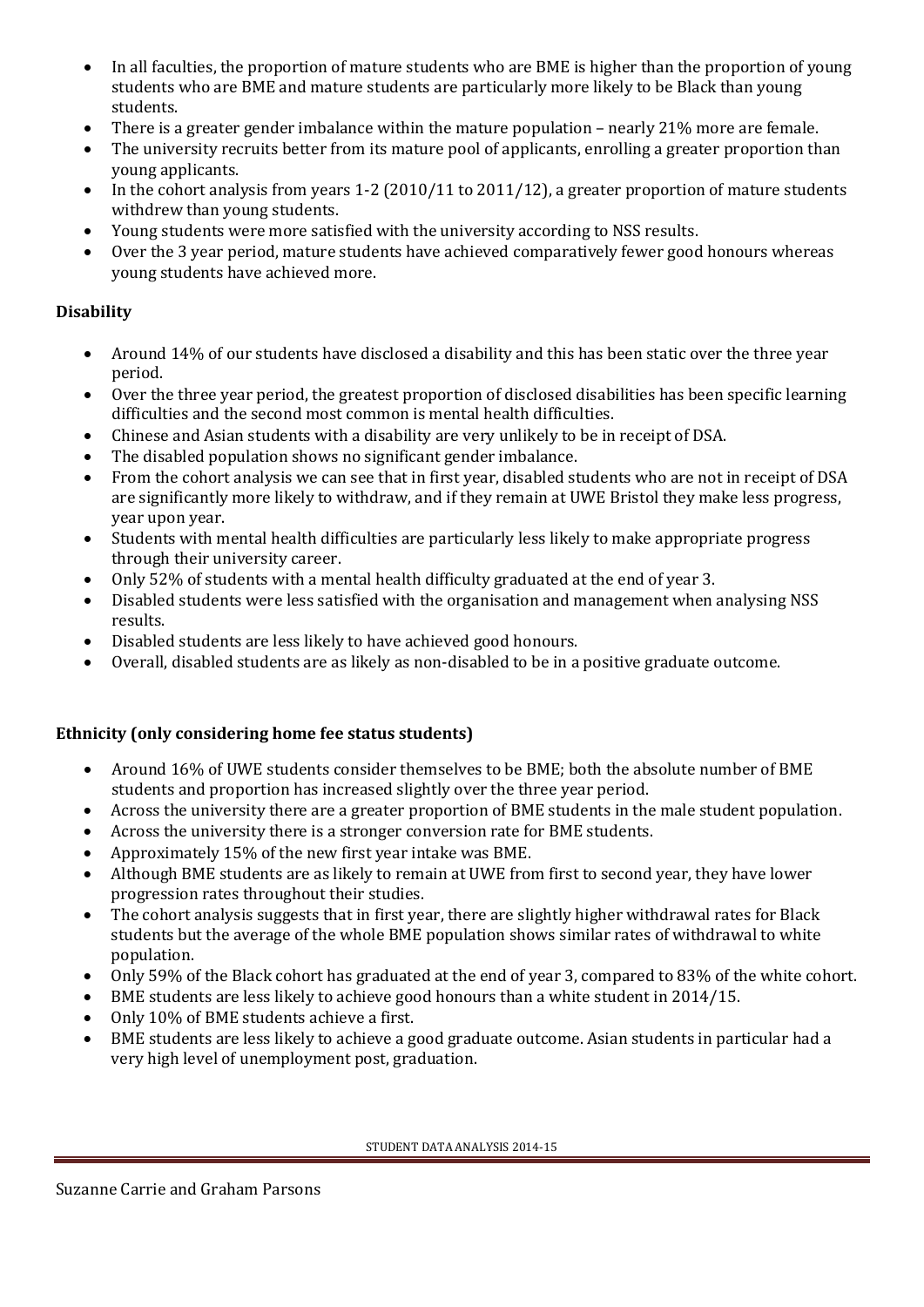#### **Gender**

- Across the University we have equal numbers of male and female students; however there are wide variations between faculties. These variations largely follow national trends.
- There has been a decrease in male student numbers over the three year period.
- The gender imbalance is greater for students from LPN postcodes with more of these students being female rather than male.
- The university received more applications from female applicants. But the male conversion rate is slightly higher than female.
- Male students are more likely to withdraw at the end of first year and are more likely to not make appropriate progress or graduate at the end of year three.
- There was no gender difference in overall satisfaction according to NSS results.
- Over the three year period, female students achieve more good honours however; the gender gap has reduced significantly.

## **Low Participation Neighbourhood (LPN)**

- Approximately 4% of all young students are from a LPN postcode area.
- Over the three year period, the number of young students from LPN has been slightly increasing.
- Overall, around 9% of all applications from young applicants in 2014/15 were from individuals living in LPN postcode areas.
- Young students from LPN postcodes are slightly more likely to drop out at the end of year 1.
- There is very little difference in their progression to graduation within 3 years in comparison to other young students
- Over the three year period, LPN Young have achieved less good honours however; they are achieving more firsts than other young students.

#### **Other Characteristics**

- 90% of applicants disclosed as being heterosexual and 3.5% of applicants defined themselves as being Lesbian/Gay or Bisexual.
- 60% of students defined themselves as having no religion. Of those who did report a religion or belief, 25% were Christian and 5% were Muslim.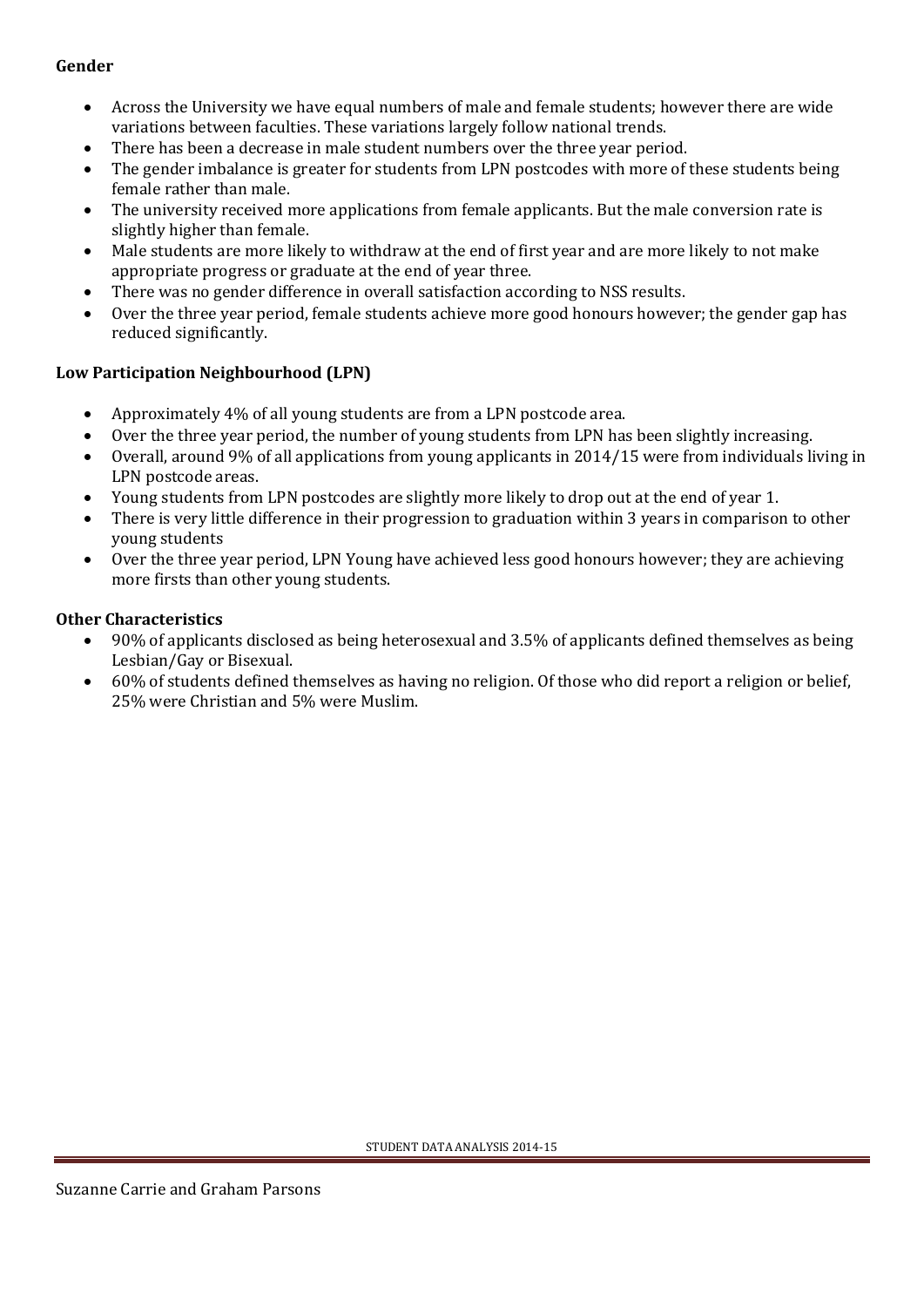<span id="page-3-0"></span>UWE Bristol has a long standing and recognised commitment to Widening Participation (WP) and promoting equality both for staff and students.

The university has a Widening Participation strategic committee who are responsible for setting a clear direction for ensuring that we diversify our student body and ensure that all students have an equitable experience and that groups of students have equitable chances of succeeding. Equally, the university has a single equality scheme which sets out the strategic direction for mainstreaming and embedding equality in the core activities of the university. Both documents are developed in consultation with staff and students.

This report is part of a suite of reports designed to provide actionable evidence about our progress in equality and widening participation for students to date. These suite of reports will be published annually (at the end of January) and are retrospective (reflecting on students from the previous academic year). There reports are not designed to be a mechanism for summarising or assessing key performance indicators bur rather, are an opportunity to explore our student data. The reports are as follows:

- **Annual Reports on Student Data** high level, publicly available reports on our progress towards our key Widening Participation and Equalities duties
- **Faculty Student Data Reports** detailed summary of key data sets for each faculty by target/ protected characteristic groups for internal planning use
- **Detailed Student Data Reports** further analysis by protected characteristic for internal planning

# <span id="page-3-1"></span>ABOUT THE DATA

# <span id="page-3-2"></span>UNIVERSITY INFORMATION

The data provided is shown at university level and across faculties and departments. A summary of acronyms for faculties is shown below

## **Faculty structure:**

| <b>Faculty</b>                 | <b>Departments within Faculty</b>                                 |
|--------------------------------|-------------------------------------------------------------------|
| <b>ACE</b> (Arts, Creative     | Art and Design; Arts and Cultural Industries; Education; Film and |
| Industries and Education)      | Journalism                                                        |
| <b>FBL</b> (Business and Law)  | Accounting, Economics and Finance; Business and Management;       |
|                                | Law                                                               |
| <b>FET</b> (Environment and    | Architecture and the Built Environment; Computer Science and      |
| Technology)                    | Creative Technologies; Engineering, Design and Mathematics;       |
|                                | Geography and Environmental Management                            |
| <b>HAS</b> (Health and Applied | Allied Health Professions; Biological, Biomedical and Analytical  |
| Sciences)                      | Sciences; Health and Social Sciences; Nursing and Midwifery       |
|                                |                                                                   |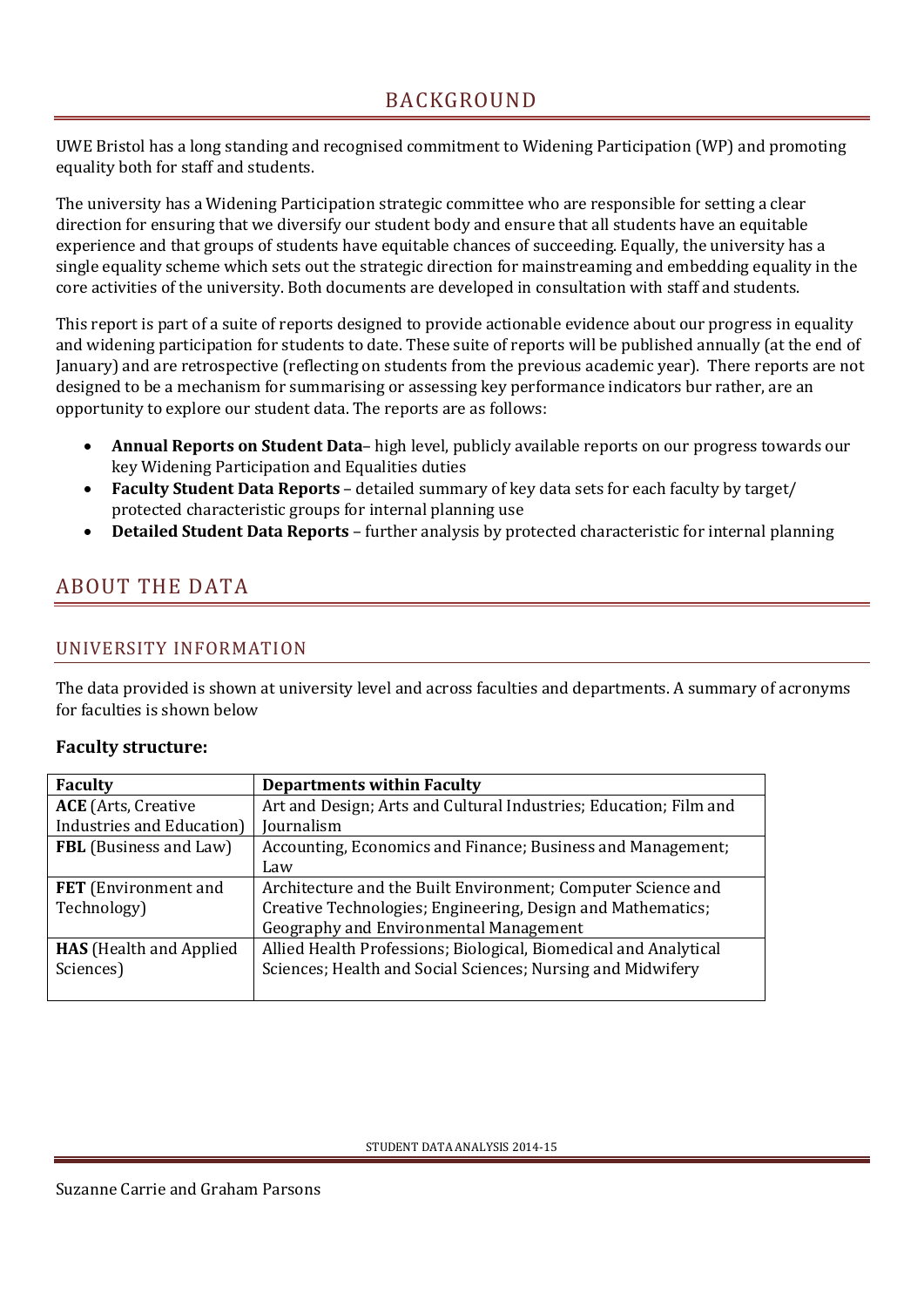# <span id="page-4-0"></span>PROTECTED CHARACTERISTICS AND WP TARGET GROUPS

#### DEFINITION OF TERMS

**Age:** Young students are those who enter HE before the age of 21, mature students are those who enter HE on or after 21

**Disability:** Students who disclose a disability are recorded as "Disabled" and "Not Disabled", students can apply for Disabled Student Allowance (DSA) at any point during their time at UWE and as such it is expected that the number of student in receipt of DSA increase as year of study increases. Individual disabilities are recorded at a grouped level within the student record system and here are presented in 3 broad categories that "Learning Difficulties", "Mental Health" and "other Disabilities"

**Ethnicity:** Students ethnicity is reported here both as being either BME, White or Unknown, and only Home fee status students are included (i.e. not international students). The BME category is then broken down into broad ethnic groupings such as Black/Asian etc.

**Gender:** Students self-disclose their gender as being male or female. Students can also disclose an indeterminate gender

**LPN:** Using the HEFCE classification POLAR3 (Participation of Local Areas) data, young students are categorised as being either from an LPN postcode (an area of low participation in Higher Education) or not being from an LPN postcode. This categorisation is based on whether their home (i.e. not term time) postcode falls within a postcode that is within the bottom 10% nationally (i.e. in England) of postcodes for the proportion of young people progressing to university.

#### SUMMARY OF DATA

#### **Table 1. Availability of data by protected characteristic**

| Characteristic            | <b>Notes</b>                                                          |
|---------------------------|-----------------------------------------------------------------------|
| Age on entry              | Data available throughout student record systems. Most of this        |
| Gender/Sex                | report focuses on 14/15 data but consideration is also given to three |
| Ethnicity                 | year trends (2012/13 to 2014/15)                                      |
| Disability                |                                                                       |
| Gender identification     | Application data available from 2014/15 onwards; plans are in place   |
| <b>Sexual Orientation</b> | to transfer this data to ISIS allowing reporting on current students  |
| Religion or belief        | from 16/17                                                            |

#### <span id="page-4-1"></span>DATA POPULATION

The data within the report focuses on undergraduate students engaged in full time study at the University of the West of England who are either paying Home fees (i.e. not International students) or who are UK domiciled (it is likely that these populations are largely the same but different measures are used in various reports – this is clearly signalled). The reasons for these criteria are twofold: firstly, this population makes up the significant proportion of our student cohort and secondly, these students' progression and experiences are more similar, allowing for comparison.

#### **Table 2. Breakdown of student population over 3 years (2012/13 to 2014/15) by level/ type of programme and mode of study**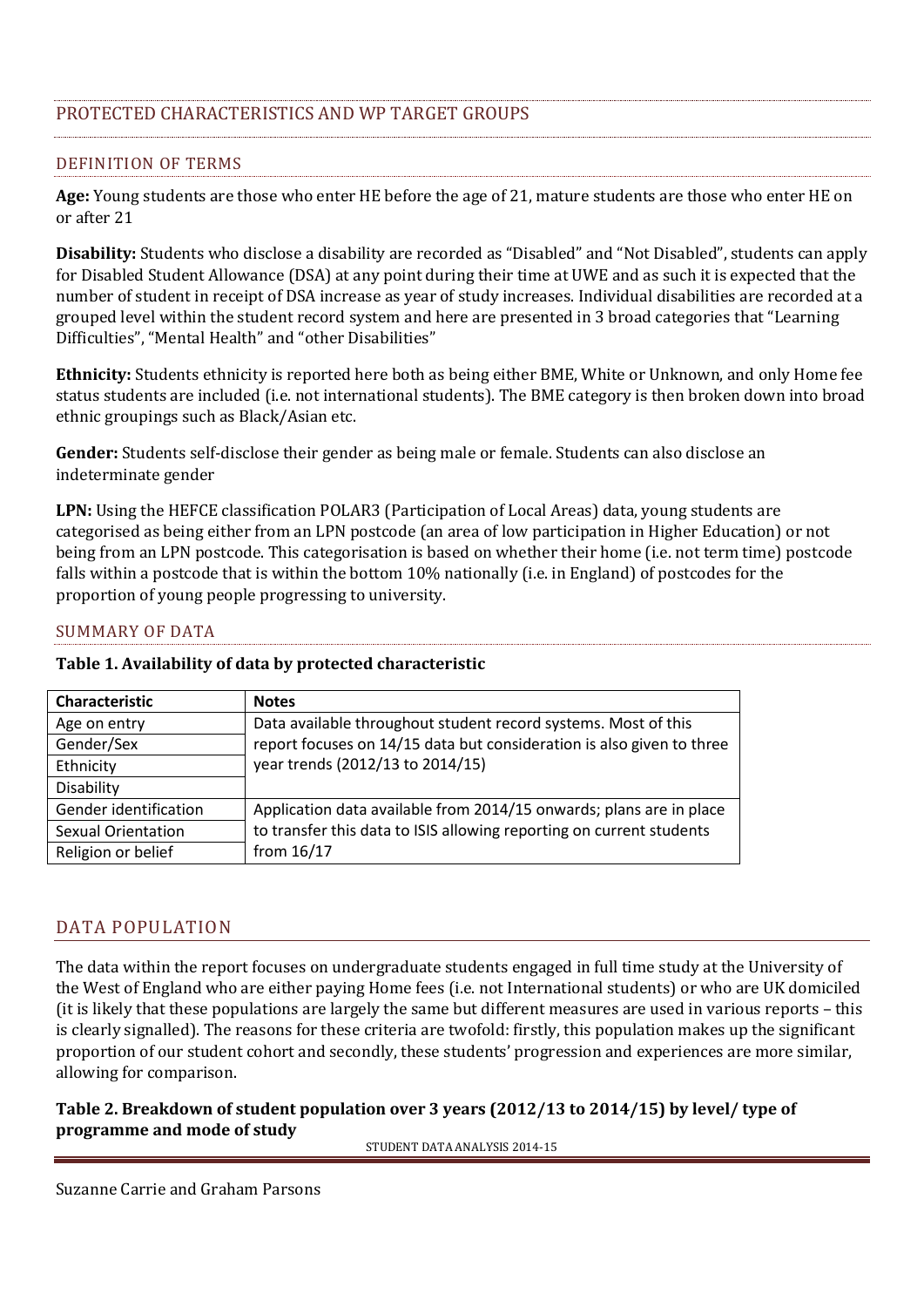|                    | <b>UK</b> domiciled |       |              | <b>Non UK domiciled</b> |       |              |
|--------------------|---------------------|-------|--------------|-------------------------|-------|--------------|
| UG/PGT             | <b>Full-</b>        | Part- | <b>Total</b> | <b>Full-</b>            | Part- | <b>Total</b> |
|                    | time/Sandwich       | time  |              | time/Sandwich           | time  |              |
| <b>PGR</b>         | 218                 | 406   | 624          | 188                     | 196   | 384          |
| PGT                | 3132                | 4909  | 8041         | 2201                    | 405   | 2606         |
| <b>UG</b>          | 54028               | 2757  | 56785        | 6959                    | 36    | 6995         |
| <b>Grand Total</b> | 57378               | 8072  | 65450        | 9348                    | 637   | 9985         |

**Table 2** shows that the total undergraduate population accounts for around 85% of our students – with most (80%) of these studying full-time. The proportion of non-UK domiciled students is low (13%) and they are twice as likely to be a final year direct entrant. Further analysis of non UK students will be undertaken separately from this set of analyses.

#### **Table 3– Breakdown of student population by academic year and year of study for UK domiciled full time undergraduates**

| <b>Study Year</b> | 12/13 | 13/14 | 14/15 |
|-------------------|-------|-------|-------|
| $\bf{0}$          | 176   | 234   | 271   |
|                   | 5577  | 6138  | 6381  |
| ◠                 | 6706  | 5589  | 5749  |
| ി<br>J            | 5872  | 6163  | 5172  |
| <b>Total</b>      | 18331 | 18124 | 17573 |

**Table 3** shows fairly equal proportions of students across the 3 years of study with a small but rising number of students engaged in a year 0 (foundation year). UWE has seen an overall decrease in student numbers over this 3 year period; however, numbers of students in first year have increased suggesting the decline is due to poor retention rather than falling recruitment.

## <span id="page-5-0"></span>**DATA METRICS**

## APPLICATIONS

Application data includes applications to all undergraduate programmes (including through clearing and adjustment) that have gone through a standard UCAS linked application and are recorded on our student applicant database. The technical specification of this data is:

*Home/EU fee status, Full time study, undergraduate programmes, September intake only, all levels of entry, including admissions to all programmes each year (including those that were closed for recruitment the following year) and excluding applications to foundation degrees taught at UWE federation colleges.* 

The UWE total data includes the 4 faculties plus Hartpury College – further analysis is then provided by the 4 faculties at a departmental level. A breakdown for Hartpury College is not provided in this report.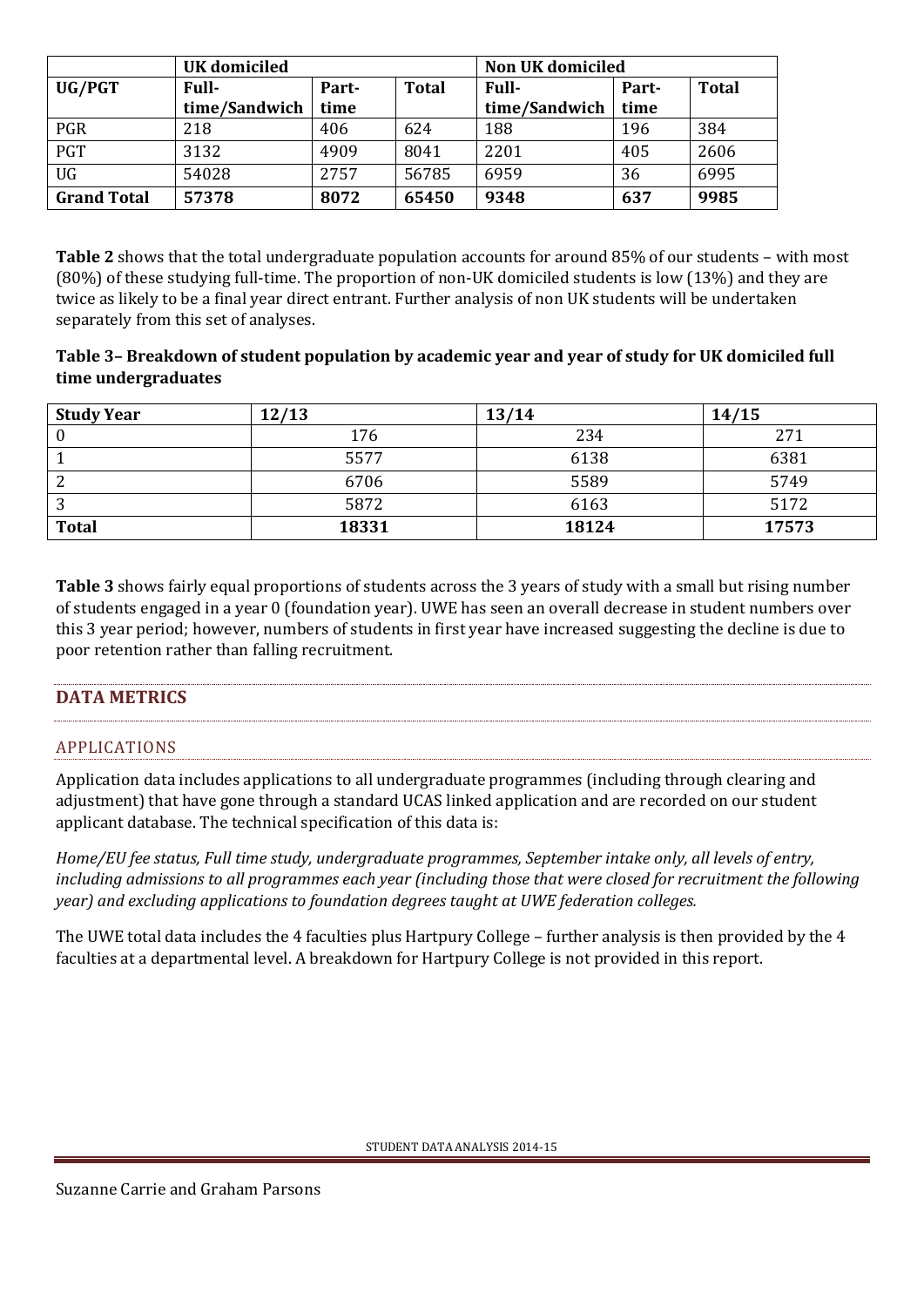#### ENROLMENTS AND CONVERSION

Enrolment data is a count of all new, undergraduate students enrolling on their 1st year of study of a first degree at UWE. Comparing Enrolments with applications provides a rough measure of conversion and provides a useful way of measuring the relative progression into university of students with particular characteristics over time. Comparing changes to applications, enrolments or conversion rates can be misleading and various factors can affect one, two or all of these data sets. This report will highlight areas for future investigation rather than identifying causes.

The technical specification of the enrolment data is:

*Home/EU fee status, Full time study, undergraduate programmes, September intake only, first year entry, new students only (i.e. not previously at UWE or in a foundation degree through a partnership agreement).* 

#### PROGRESSION

Progression of a cohort of undergraduate full time (not sandwich) students who began their studies in 2010/11 and should have completed a 3 year undergraduate degree in 2012/13 provides an opportunity to consider students' journeys from each year to year. The data considers 4 possible outcomes of each year included in the analysis:

- No HE the student is no longer enrolled at UWE
- No Progression the student is enrolled at UWE but remains at the same academic level as the previous year (i.e. is repeating modules or has changed course)
- Progression the student has progressed to the next academic level
- Qualified- the student has left the cohort with a qualification

The technical specifications for the progression data are:

*Home/EU fee status, new, full-time, first degree students who first enrolled in 2010/11. Students studying foundation years, integrated masters, or placement years are not included. The progression statuses are calculated from 2010/11 to 2011/12, and then calculated for all students still present in 2011/12 transitioning to 2012/13, and so on up to 2013/14. Students starting in 2010/11 on a three-year degree therefore, are tracked for up to five years.* 

Note that each progression year summarises just those students still present, e.g. for 2013\_to\_2014 only progression statuses for those students who have yet to drop out or graduate in preceding years are shown. Students restarting their studies (e.g. after a timeout) are not shown at the point they re-enrol, but their subsequent progression to the following years is shown.

#### **SATISFACTION**

The National Student Survey (NSS) is used as a measure of student satisfaction. The NSS is conducted annually by Ipsos MORI and gathers opinions from final year students about their Higher Education experiences. Data is publicly available in KIS datasets but universities have access to a larger data set containing their own students' responses broken down by some protected characteristics. This data is only available at university level.

The technical specification of the NSS data on student satisfaction is:

*Responses from home fee status students who were in their final year of an undergraduate degree in 2014/15 and who were taught at UWE (i.e. not at a partner college).*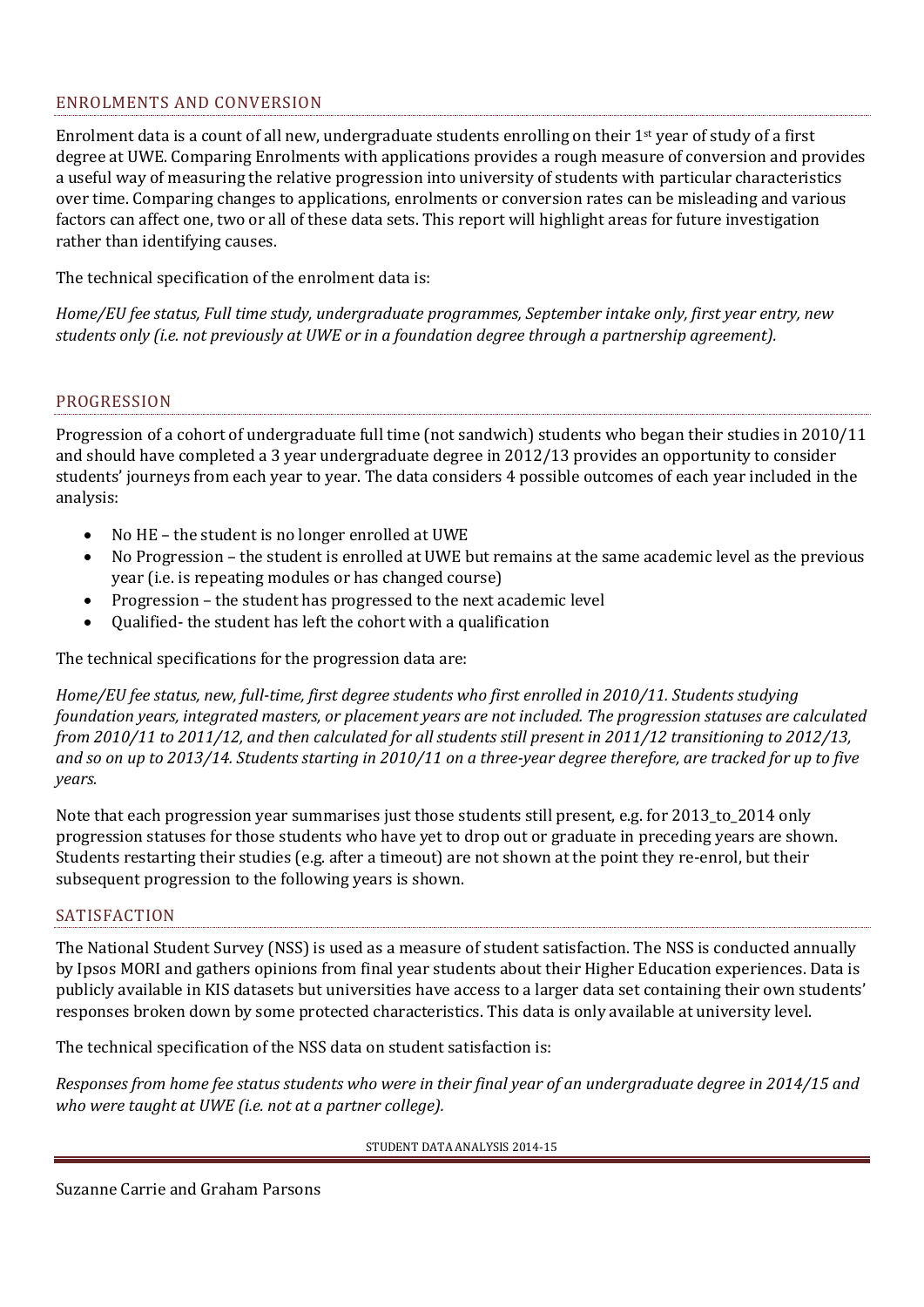#### DEGREE CLASSIFICATION AND GOOD HONOURS

Degree classification is summarised by good honours (considered to be a 1<sup>st</sup> or 2.1 degree) and then is further broken down to individual degree classifications in this data set. The students will have graduated in 2014/15

The technical specification of the good honours data set is:

*Home/EU fee status, Full Time students on undergraduate degrees, September entrants only, excluding UWE federation courses and Hartpury students.*

# OTHER CHARACTERISTICS- APPLICATION DATA

<span id="page-7-0"></span>In 2013/14 UCAS began asking applicants to disclose additional pieces of information about their identity. The University received a summary of this information about students who applied and were accepted through the standard UCAS route which is reported below. We cannot see any information about students who did not enrols at UWE or who applied through a non UCAS route (e.g. international students, PGRs, PGTs, Undergraduates who applied directly to UWE) – this means we are reporting on around 63% of our undergraduates (4426 applicants in the 2014/15 year).

#### <span id="page-7-1"></span>SEXUAL ORIENTATION

#### **Table 4. Breakdown of applications in 2013/14 by sexual orientation**

|                     | Number | % of total |
|---------------------|--------|------------|
| Bisexual person     | 60     | 1.4%       |
| Gay man             | 38     | 0.9%       |
| Gay woman / lesbian | 23     | 0.5%       |
| Heterosexual        | 3938   | 89.0%      |
| Not known           | 332    | 7.5%       |

**Table 4** shows that almost 90% of applicants disclosed as being heterosexual and 3.5% of applicants defined themselves as being Lesbian/Gay or Bisexual.

## <span id="page-7-2"></span>RELIGION OR BELIEF

#### **Table 5. Breakdown of applications in 2013/14 by sexual orientation**

|                 | Number | % of total |
|-----------------|--------|------------|
| <b>Buddhist</b> | 28     | $0.6\%$    |
| Christian       | 1106   | 25.0%      |
| Hindu           | 26     | $0.6\%$    |
| Jewish          | 7      | 0.2%       |
| Muslim          | 198    | 4.5%       |
| No religion     | 2682   | 60.6%      |
| Sikh            | 28     | $0.6\%$    |
| Spiritual       | 60     | 1.4%       |

STUDENT DATA ANALYSIS 2014-15

Suzanne Carrie and Graham Parsons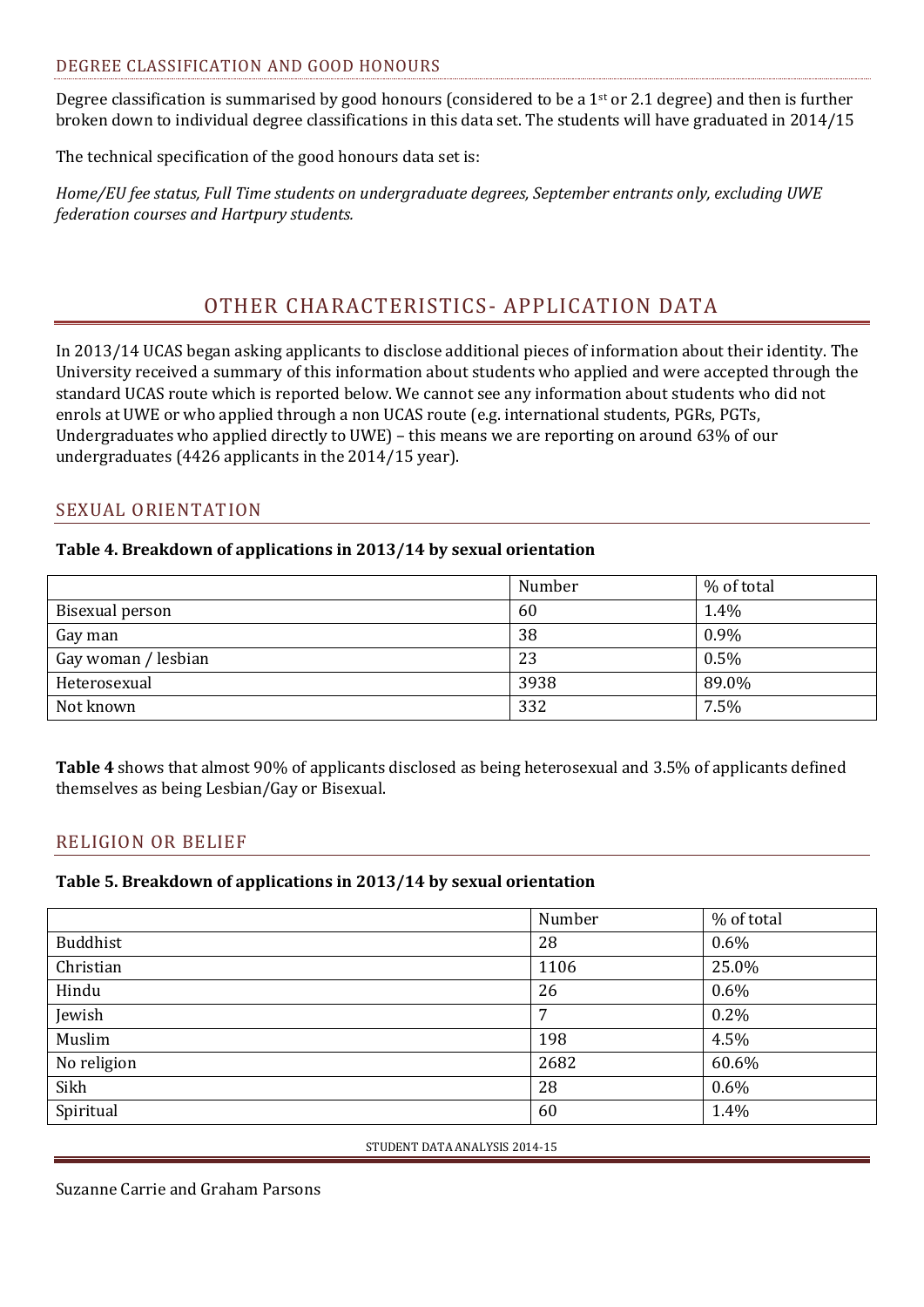| Any other religion or belief |     | 1.2% |
|------------------------------|-----|------|
| blank<br>Information refused | 240 | 5.4% |

<span id="page-8-0"></span>**Table 5** shows that 60% of students defined themselves as having no religion. Of those who did report a religion or belief, 25% were Christian and 5% were Muslim.

# STUDENT COMPLAINTS DATA

There were 34 stage two (formal) complaints in the year 2014/15 (down from 93 in 2013/14).

- This decrease in complaints may indicate a better student experience,
- Or it may indicate less widespread knowledge about how to make a complaint.

**Table 6.** Breakdown of complaints by protected characteristic

 $\bullet$ 

|                                        | <b>Number</b>              | Proportion of student population (%) |
|----------------------------------------|----------------------------|--------------------------------------|
| <b>Total complaints</b>                | 34                         |                                      |
|                                        |                            |                                      |
| <b>Type of complainant</b>             |                            |                                      |
| Student                                | Data suppressed            |                                      |
| Parent/Family on behalf of student     | Data suppressed            |                                      |
| <b>Total Student Complaints</b>        | 33                         | 0.12%                                |
|                                        |                            |                                      |
| Admissions applicant                   | Data suppressed (not       |                                      |
|                                        | included in figures below) |                                      |
| Age                                    |                            |                                      |
| Under 21                               | Data suppressed            | Data suppressed                      |
| 21 to 29                               | 12                         | 0.17%                                |
| 30 to 39                               | 9                          | 0.33%                                |
| 40 to 49                               | Data suppressed            | Data suppressed                      |
| Over 50                                | 5                          | 0.70%                                |
|                                        |                            |                                      |
| <b>Level</b>                           |                            |                                      |
| UG                                     | 19                         | 0.09%                                |
| PG                                     | 14                         | 0.23%                                |
|                                        |                            |                                      |
| <b>Disability</b>                      |                            |                                      |
| No disability                          | 25                         | 0.10%                                |
| Learning disability including dyslexic | Data suppressed            | Data suppressed                      |
| Mental health difficulties             | Data suppressed            | Data suppressed                      |
| Disability not listed                  | Data suppressed            | Data suppressed                      |
| Multiple disabilities                  | Data suppressed            | Data suppressed                      |
|                                        |                            |                                      |
| Gender                                 |                            |                                      |
| Male                                   | 12                         | 0.10%                                |
| Female                                 | 21                         | 0.14%                                |
|                                        |                            |                                      |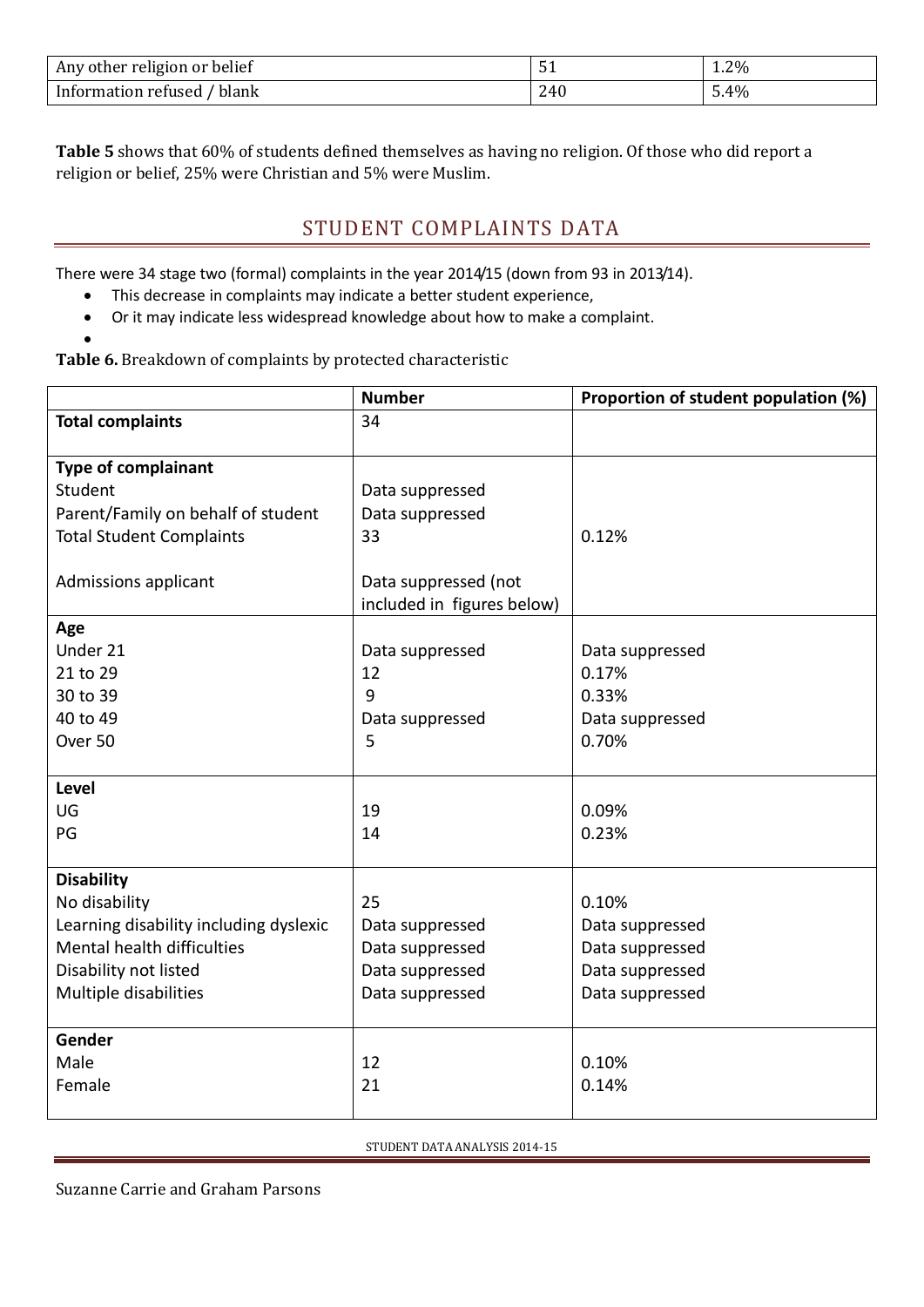| <b>Ethnicity</b> |                 |                 |
|------------------|-----------------|-----------------|
| White            | 26              | 0.12%           |
| Asian            | Data suppressed | Data suppressed |
| <b>Black</b>     | Data suppressed | Data suppressed |
| Chinese          | Data suppressed | Data suppressed |

# <span id="page-9-0"></span>BREAKDOWN OF USE OF WELLBEING SERVICE BY PROTECTED CHARACTERISTIC

In 2014/15 there were 1727 applications to use the wellbeing service (up from 1373 in 2013/14)



**Figure 1. Breakdown of applications by age**

Figure 1 shows that the greatest majority of applications was made by students who are between 21 and 25 years old. This data is not cross referenced by year of study so it is quite possible that a significant proportion of these students are young as they may have started higher education under the age of 21 and have accessed the wellbeing service after they turned 21.



# **Figure 2. Breakdown of applications by disability**

There is an almost equal split of students applying to use the wellbeing service who disclose a health condition or disability during their application – this data does not cross reference against student record data however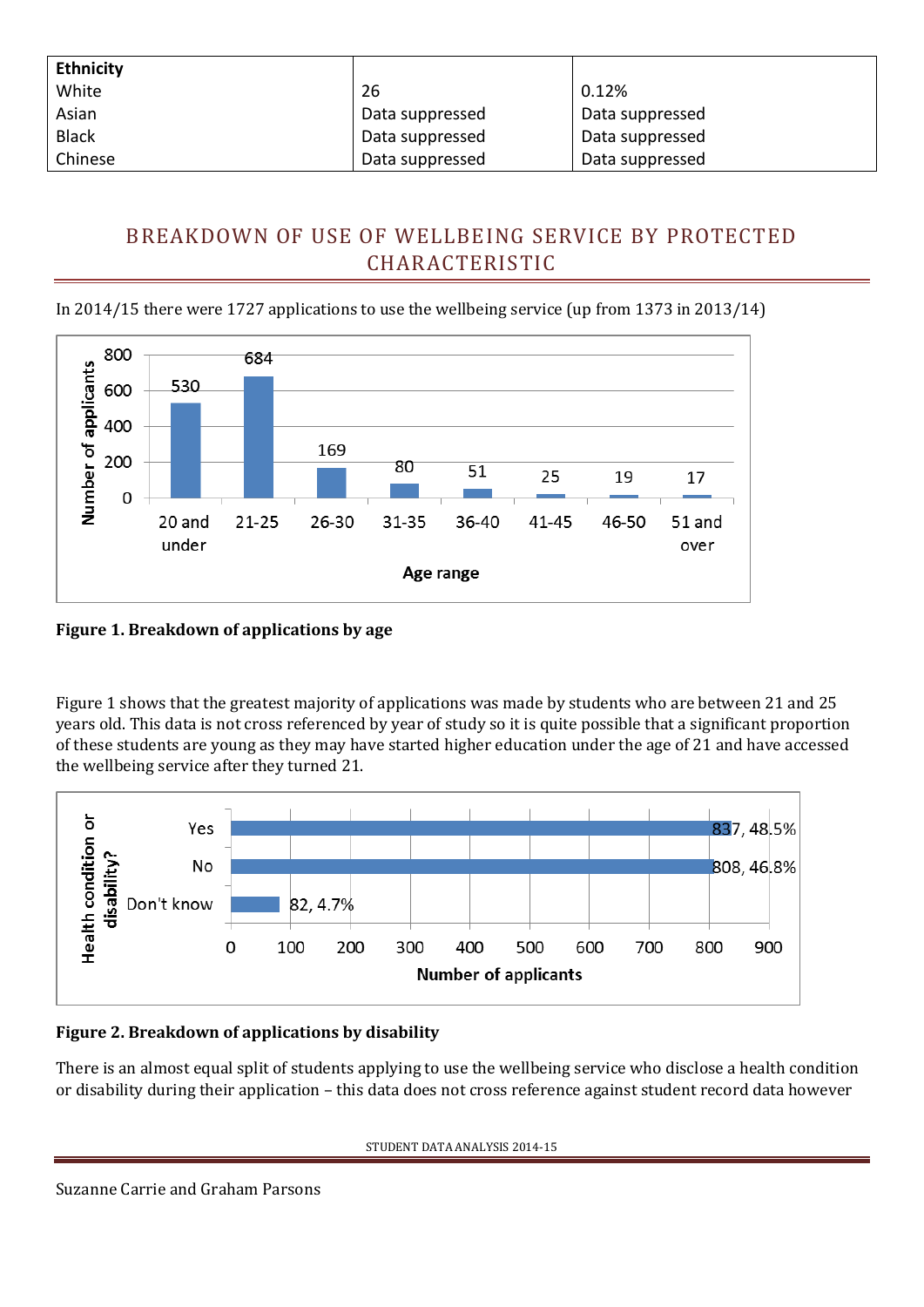so we do not know whether they are also in receipt of DSA or have declared a disability formally to the university.

| White                               | 1,422, 82.3%                    |
|-------------------------------------|---------------------------------|
| Black or Black British-Caribbean    | 27, 1.6%                        |
| Black or Black British-African      | 58, 3.4%                        |
| Other Black Background              | $<$ 5                           |
| Asian or Asian British-Indian       | 24, 1.4%                        |
| Asian or Asian British-Pakistani    | $<$ 5                           |
| Asian or Asian British-Bangladeshi  | 8, 0.5%                         |
| Chinese                             | 27, 1.6%                        |
| Ethnicity<br>Other Asian Background | 37, 2.1%                        |
| Mixed-White and Black Caribbean     | 26, 1.5%                        |
| Mixed-White and Black African       | 5, 0.3%                         |
| Mixed-White and Asian               | 22, 1.3%                        |
| Other Mixed Background              | 21, 1.2%                        |
| Arab                                | 12, 0.7%                        |
| Other Ethnic Background             | 17, 1.0%                        |
| Not Known                           | 5, 0.3%                         |
| <b>Information Refused</b>          | 11,0.6%                         |
|                                     | 400<br>800<br>1200<br>1600<br>Ω |
|                                     | <b>Number of applicants</b>     |
|                                     |                                 |

# **Figure 3. Breakdown of applications by ethnicity**

Figure 3 shows that the greatest proportion of well being service users are white but of non white students Black or Black African students are the largest single group. This data does not separate home and international students but figure 4 below shows that over 90% of applicants were home fee status.



**Figure 4. Breakdown of applications by fee status**